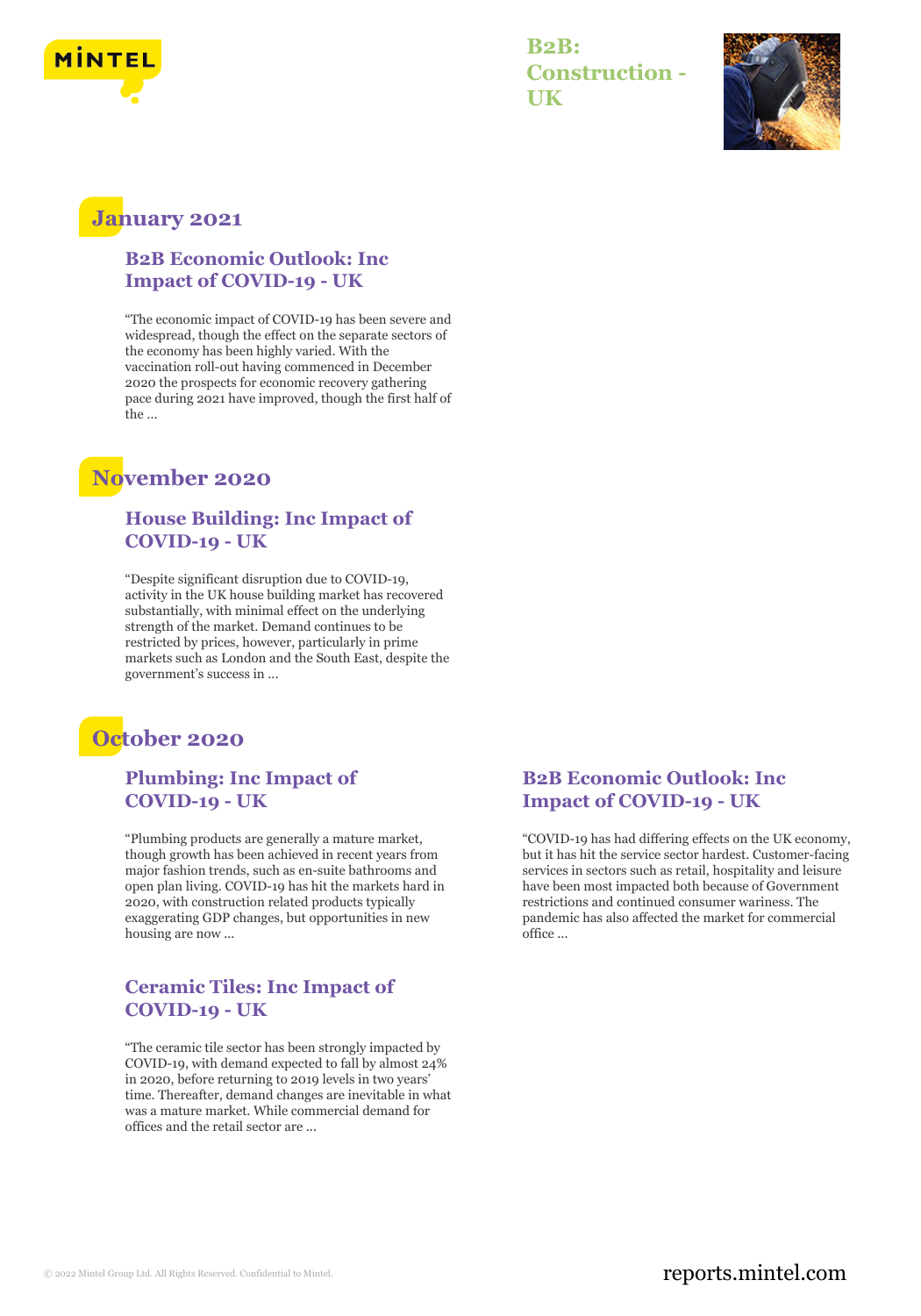

### **B2B: Construction - UK**



### **August 2020**

### **Thermal Insulation: Inc Impact of COVID-19 - UK**

"The UK market for thermal insulation is projected to decline by 5.6% in 2020. This is largely a result of reduced demand from the construction sector and a sharp decrease in retro-fit installations over the lockdown period. However a stronger annual decline is expected to be avoided due to ...

## **June 2020**

#### **B2B Economic Outlook: Inc Impact of COVID-19 - UK**

"The COVID-19 lockdown will see household expenditure on energy increase in 2020. While consumption is up, wholesale energy prices have collapsed amid the pandemic. This is pushing down the cost of new deals which means households are able to make greater savings by switching to a cheaper tariff. This would ...



### **Construction: Inc Impact of COVID-19 - UK**

"For many construction sectors the impact of COVID-19 is likely to be temporary, if severe, but the areas of office and retail construction are likely to have major longterm negative impacts from more permanent changes to lifestyles. Warehouse construction on the other hand is likely to have a long-term boost ...

# **March 2020**

#### **Electrical Wholesalers - UK**

"The next few years are likely to remain challenging for the electrical wholesalers market with sector-specific demand opportunities combining with continued price pressures. These challenges are being further compounded by the rapid increase in online competition. Wholesalers are responding by adopting

### **Residential Windows and Doors: Inc Impact of COVID-19 - UK**

"The residential windows and doors market was already displaying maturity in the replacement sector with demand challenged by the economic uncertainties created by Brexit. Consumer uncertainty has been significantly further challenged by COVID-19, but housing and home improvements are seen as critical areas to stimulate the wider economy. The July ...

### **B2B Economic Outlook - UK**

"Although the UK leaving the EU has created uncertain times, albeit one with opportunities, a longer running issue has been that of productivity levels. Relatively low levels of investment and R&D spending have driven this stagnation and future economic policies must focus around these and 'upskilling' the UK workforce." ...

### © 2022 Mintel Group Ltd. All Rights Reserved. Confidential to Mintel.  $\blacksquare$  reports.mintel.com